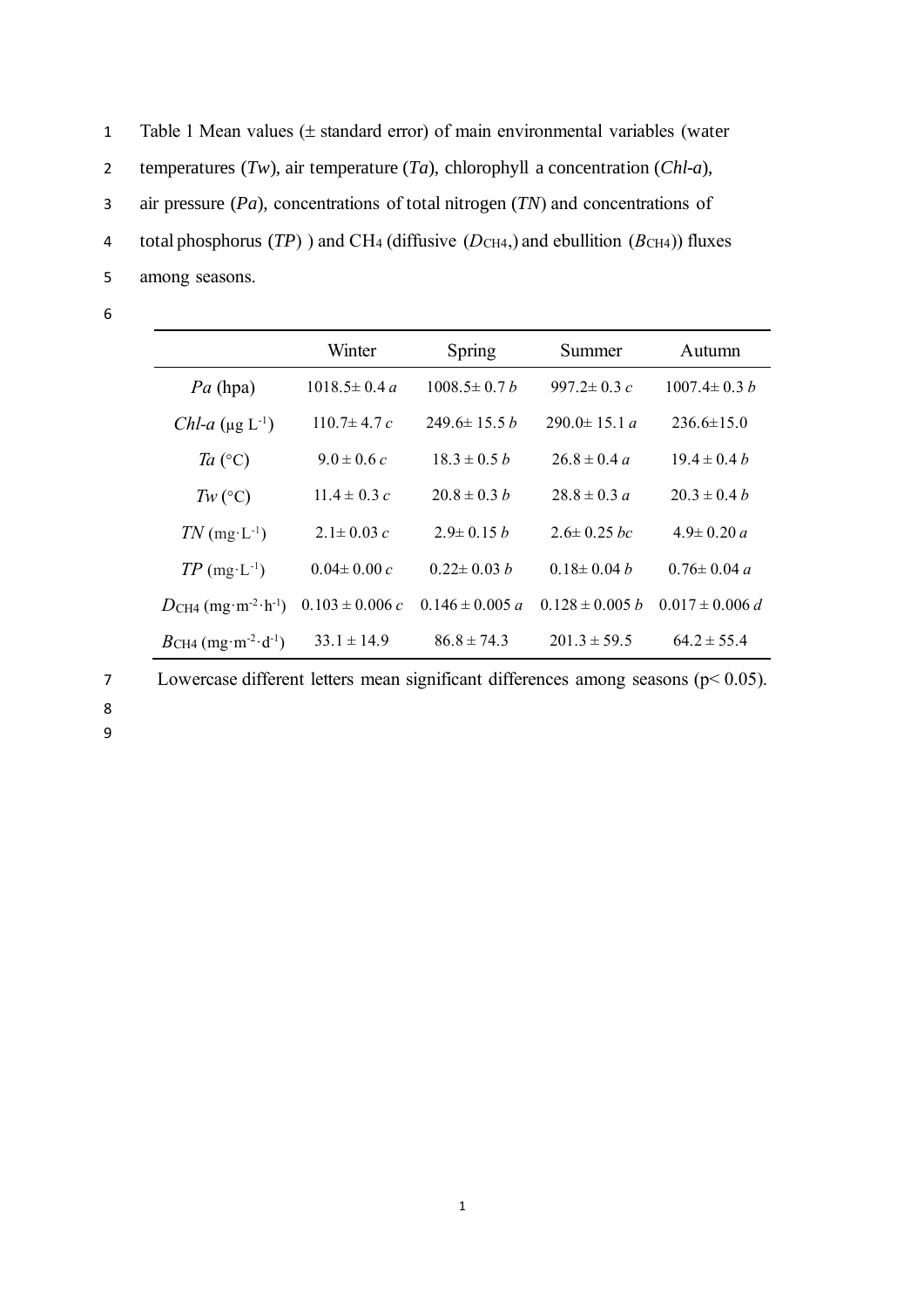11 Table 2 Correlations between the difference between daily maximum flux and minimum 12 diffusive CH<sub>4</sub> flux (Δ *D*<sub>CH4</sub>), daily total CH<sub>4</sub> ebullition (*T<sub>BCH4</sub>*), diurnal variations of 13 environmental variables. *F*<sub>BCH4</sub>, the frequency of daily CH<sub>4</sub> ebullition; *Δ Tw*, diurnal 14 variation of *Tw*; *Δ Ta*, diurnal variation of *Ta*; *Δ Chl-a*, diurnal variation of *Chl-a*; Δ *Pa*, 15 diurnal variation of *Pa*.

16 17

|                                                                                                 | $\Delta$ Tw | $\Delta$ Ta | $\triangle$ Chl-a $\triangle$ Pa | FCH4 |
|-------------------------------------------------------------------------------------------------|-------------|-------------|----------------------------------|------|
| Variable                                                                                        | (C)         |             | $({}^{\circ}C)$ (µg L-1) (hPa)   | (%)  |
| $\triangle$ DCH4 (mg CH4·m <sup>-2</sup> ·h <sup>-1</sup> ) 0.794** 0.712** 0.181 -0.150 0.583* |             |             |                                  |      |
| $T_{BCH4}$ (mg·m <sup>-2</sup> ·d <sup>-1</sup> )                                               |             | 0.257 0.148 | $0.407 - 0.397 0.932**$          |      |

18

19 \*\*denotes a significant correlation at the 0.01 level; \* denotes a significant 20 correlation at the 0.05 level

21

22

23

24 25

26

27

28

29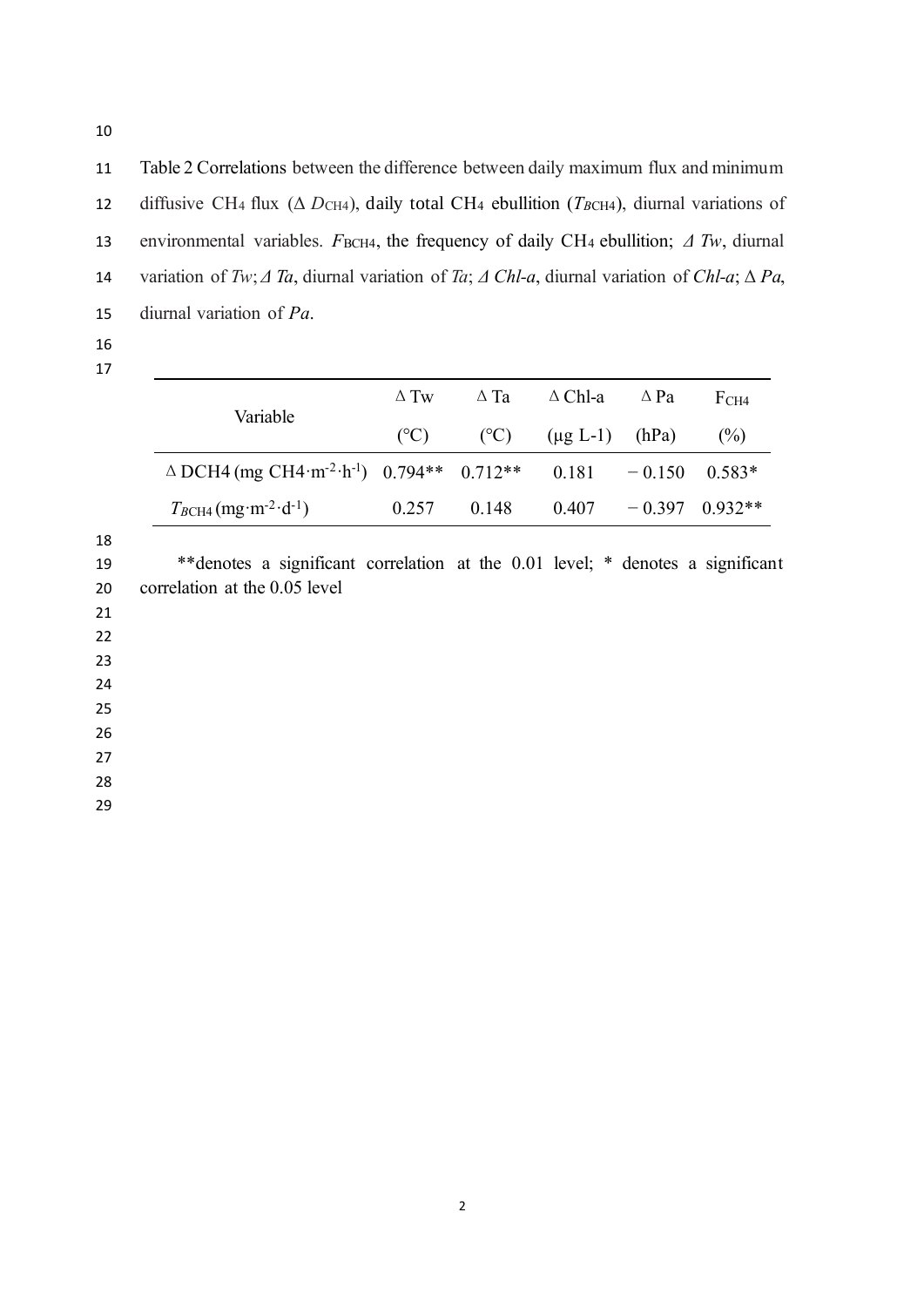30 Table 3 Differences between daily mean diffusive CH<sup>4</sup> flux and the averaged 31 diffusive CH<sup>4</sup> fluxes for sampling periods when the difference between water 32 and air temperature  $(\Delta T)$  was small  $(-1 \degree C < \Delta T < 1 \degree C)$ .

- 33
- 34

| Date          | Daily mean D <sub>CH4</sub><br>$(mg·m-2·h-1)$ | Averaged D <sub>CH4</sub><br>under $-1 < \Delta T < 1$<br>$(mg·m-2·h-1)$ | Sig. value |
|---------------|-----------------------------------------------|--------------------------------------------------------------------------|------------|
| Dec 29        | $0.023 \pm 0.001$                             | $0.022 \pm 0.002$                                                        | 0.813      |
| Jan 19        | $0.075 \pm 0.003$                             | $0.062 \pm 0.007$                                                        | 0.102      |
| Feb 28        | $0.172 \pm 0.012$                             | $0.165 \pm 0.010$                                                        | 0.877      |
| Mar 25        | $0.063 \pm 0.003$                             | $0.075 \pm 0.004$                                                        | 0.067      |
| Apr $26$      | $0.116 \pm 0.004$                             | $0.122 \pm 0.011$                                                        | 0.578      |
| May 18        | $0.207 \pm 0.009$                             | $0.220 \pm 0.013$                                                        | 0.670      |
| <b>Jun 29</b> | $0.114 \pm 0.006$                             | $0.129 \pm 0.025$                                                        | 0.509      |
| Jul 17        | $0.135 \pm 0.005$                             | $0.140 \pm 0.029$                                                        | 0.751      |
| Aug 29        | $0.176 \pm 0.008$                             | $0.227 \pm 0.018$                                                        | 0.013      |
| Sep 24        | $0.073 \pm 0.004$                             | $0.077 \pm 0.007$                                                        | 0.676      |
| Oct 27        | $0.017 \pm 0.001$                             | $0.019 \pm 0.002$                                                        | 0.452      |
| Nov $20$      | $0.011 \pm 0.001$                             | $0.010 \pm 0.001$                                                        | 0.475      |

- 35
- 36
- 37
- 38
- 39
- 40

41

42